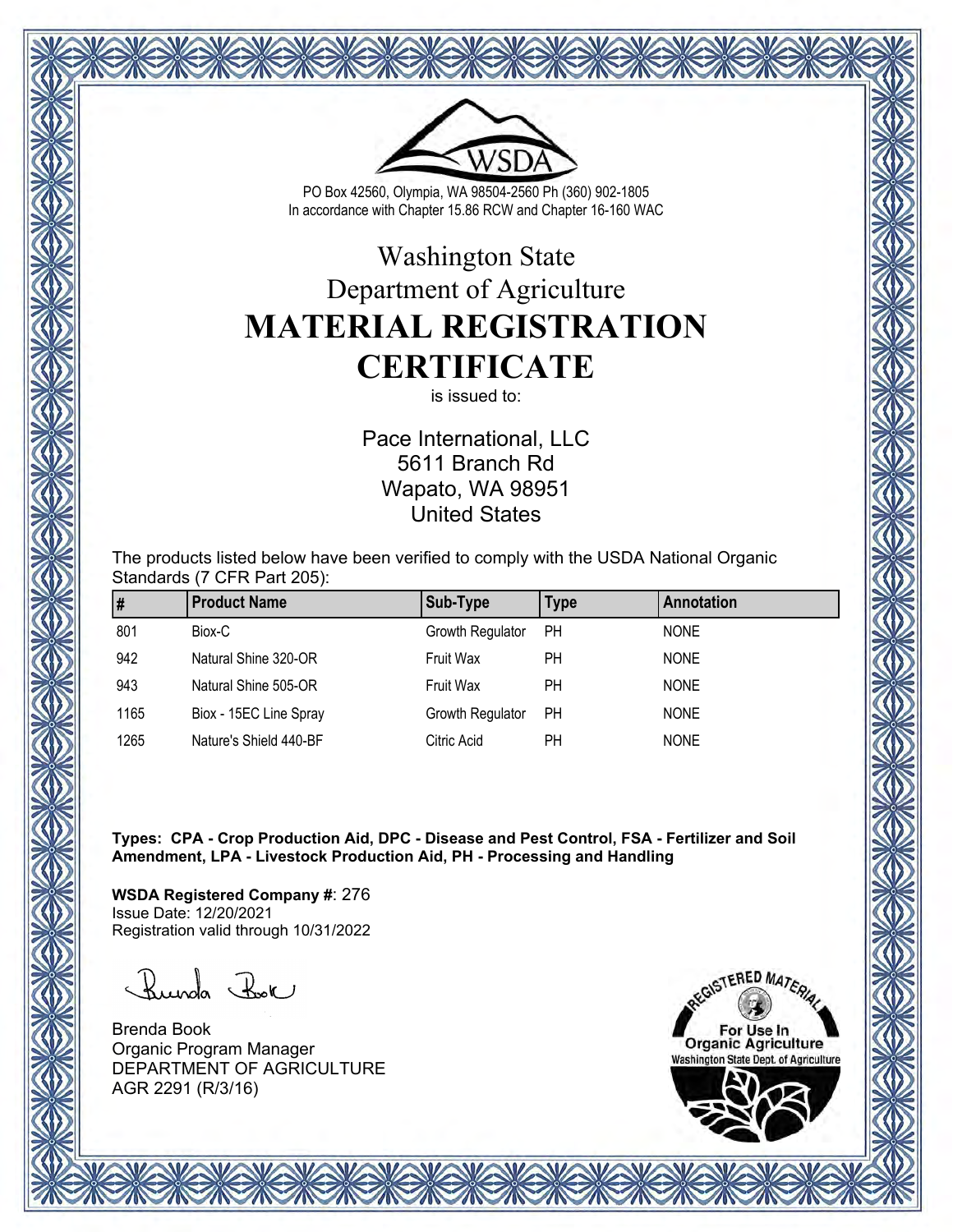

PO Box 42560, Olympia, WA 98504-2560 Ph (360) 902-1805 In accordance with Chapter 15.86 RCW and Chapter 16-160 WAC

## Washington State Department of Agriculture **MATERIAL REGISTRATION CERTIFICATE**

is issued to:

Pace International, LLC 5611 Branch Rd Wapato, WA 98951 United States

The products listed below have been verified to comply with the USDA National Organic Standards (7 CFR Part 205):

|      | <b>Product Name</b>     | Sub-Type   | <b>Type</b> | Annotation                                                                   |
|------|-------------------------|------------|-------------|------------------------------------------------------------------------------|
| 1286 | Nature's Shield 110-NCL | Fruit Wash | PH          | Only for use in post-harvest<br>handling of raw agricultural<br>commodities. |
| 1290 | Nature's Shield 220-ACL | Fruit Wash | PН          | Only for use in post-harvest<br>handling of raw agricultural<br>commodities. |
| 1506 | Nature's Shield 330-ALK | Fruit Wash | PН          | Only for use in post-harvest<br>handling of raw agricultural<br>commodities. |

**Types: CPA - Crop Production Aid, DPC - Disease and Pest Control, FSA - Fertilizer and Soil Amendment, LPA - Livestock Production Aid, PH - Processing and Handling**

**WSDA Registered Company #**: 276 Issue Date: 12/20/2021 Registration valid through 10/31/2022

Runda Rok

Brenda Book Organic Program Manager DEPARTMENT OF AGRICULTURE AGR 2291 (R/3/16)